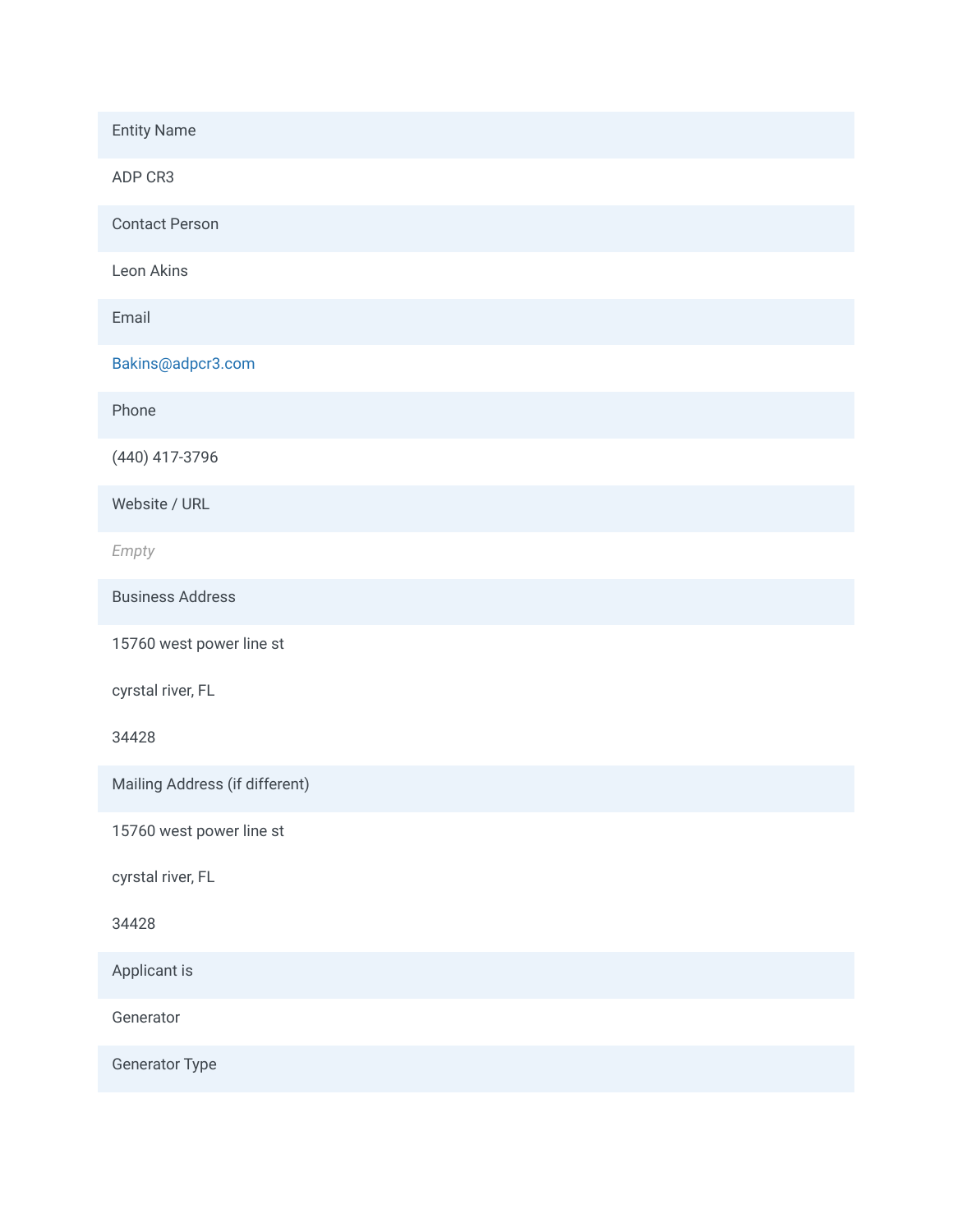**Utility** 

Is waste from a "small quantity generator"?

Yes

Import applications generally will be granted only in single fiscal-year increments. If you are seeking a term that would extend beyond the end of a current fiscal year, please explain the unusual experiences that would justify a deviation from this general rule?

*Empty*

Waste Volume (Cubic Feet) 4000 Waste Radioactivity (Curies) 150 Waste Classification Class A Class B Class C Waste Form Unstable Does the proposed waste consist solely of sealed sources? No Compact and/or unaffiliated state, territory, possession, or district of the United States where the waste

Florida

was generated (please list)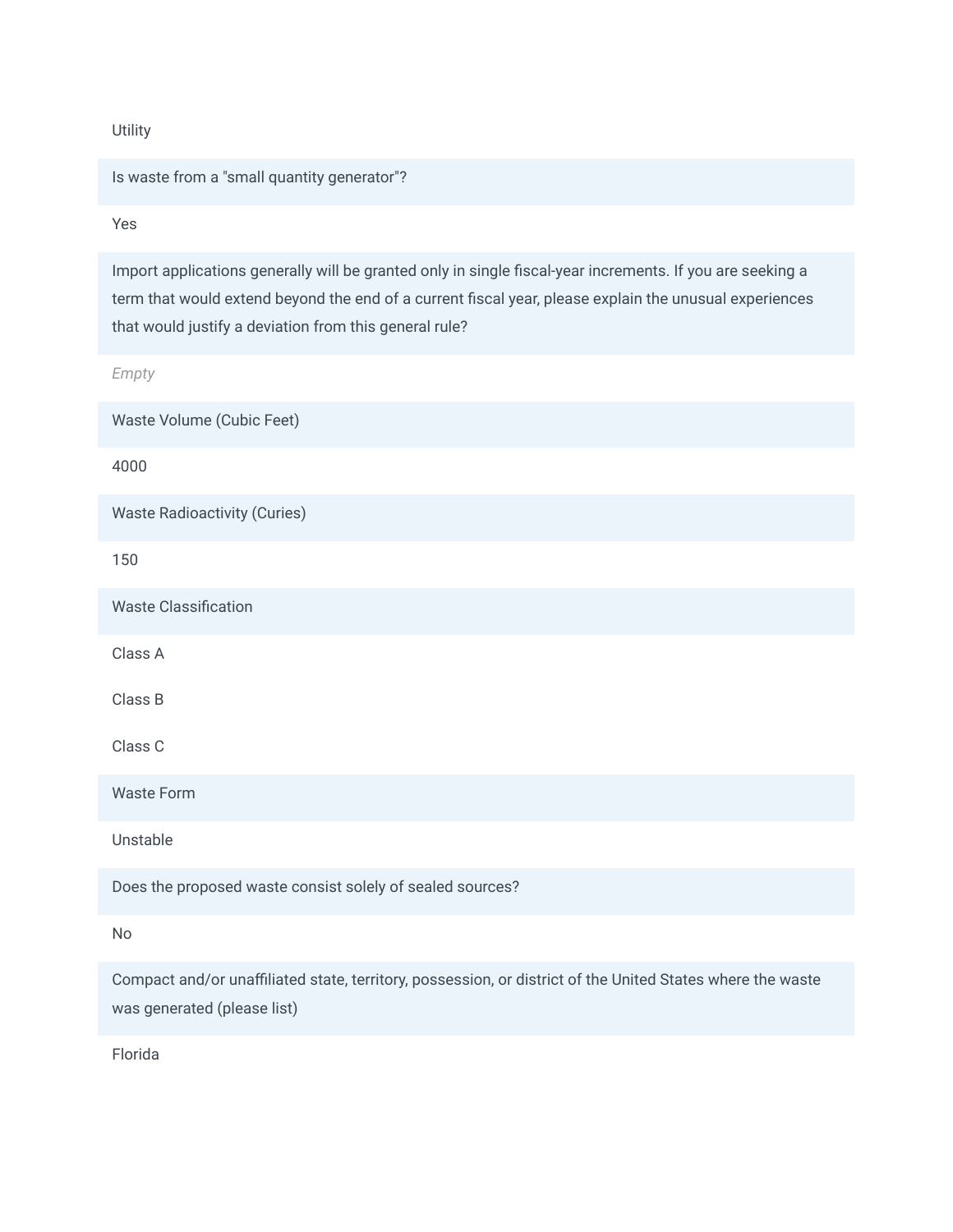Waste Description

Power Plant Decommissioning Waste, DAW, Resins/Carbon, Garnet Material (WASS) Sludge, Filters, Sources

Does Applicant have any unresolved violation(s), complaint(s), unpaid fee(s), or past due report(s) with the Texas Low-Level Radioactive Waste Disposal Compact Committee?

No.

Applicable Documents #1

*Empty*

Does Applicant have any unresolved violation(s), complaint(s), unpaid fee(s), or past due reports associated with radioactive waste receipt, storage, handling, management, processing, or transportation pending with any other regulatory agency with jurisdiction to regulate radioactive material including, without limitation, the Texas Commission on Environmental Quality (TCEQ)?

No.

Applicable Documents #2

*Empty*

Applicant hereby certifies\* the following:

The information provided herein is complete, accurate, and correct.

The waste proposed for importation is not waste of international origin.

The low-level radioactive waste for which this Import Application is submitted will be packaged and shipped in accordance with applicable state and federal regulations and is acceptable for disposal at the Compact Facility.

The person submitting this Import Application is authorized by the Applicant to commit Applicant to each and every obligation and condition set forth herein and in the Agreement for Importation of Non-Party Compact Waste. A copy of a written document containing such authorization must be attached to this Import Application.